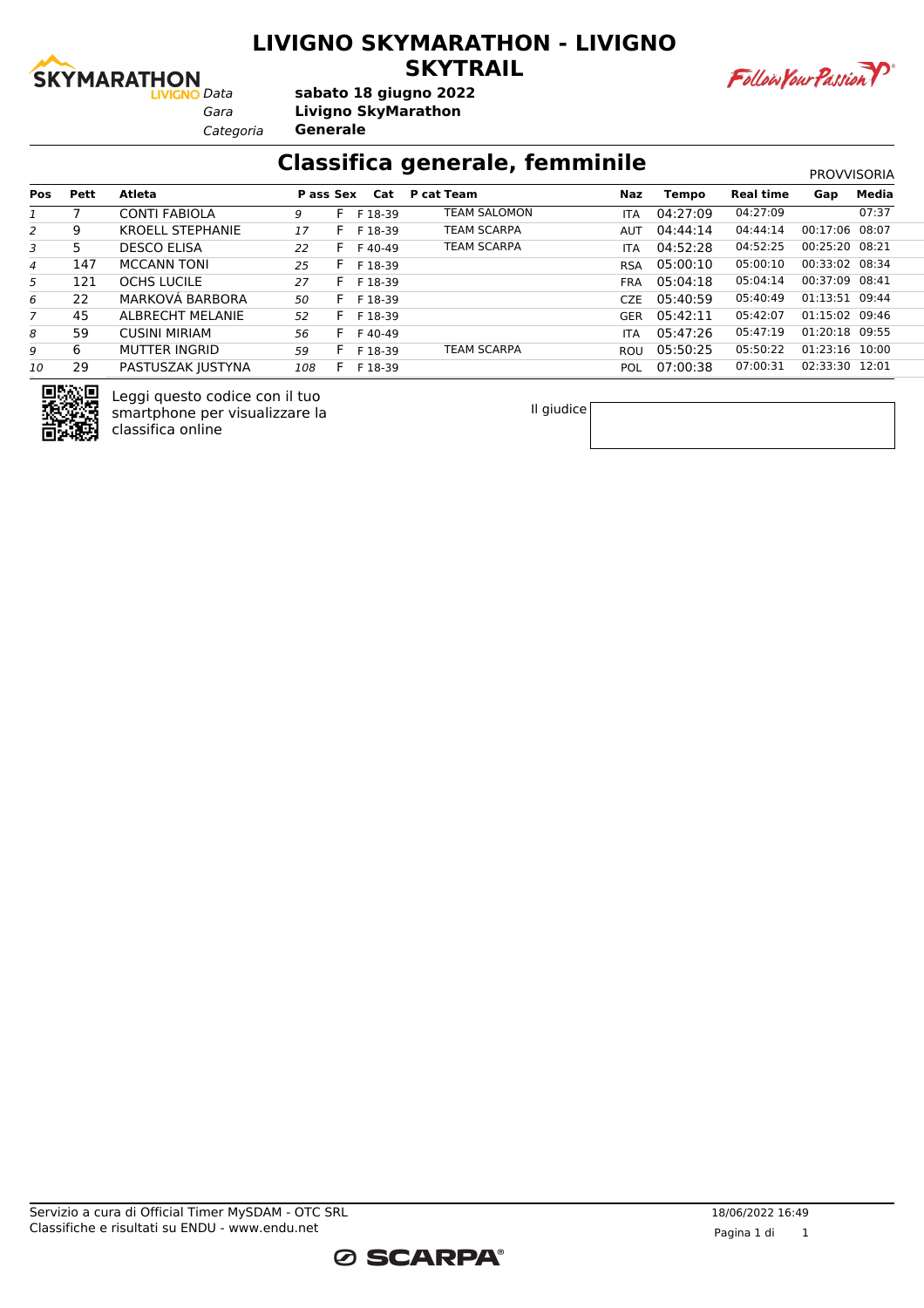

### **LIVIGNO SKYMARATHON - LIVIGNO SKYTRAIL**



*Gara* **Livigno SkyMarathon sabato 18 giugno 2022**

*Categoria* **Generale**

### **Classifica generale, maschile** PROVVISORIA

| Pos            | Pett           | Atleta                   | P ass Sex      |   |           |                | Cat P cat Team               | Naz        | <b>Tempo</b> | <b>Real time</b> | Gap            | Media |
|----------------|----------------|--------------------------|----------------|---|-----------|----------------|------------------------------|------------|--------------|------------------|----------------|-------|
| $\mathbf{1}$   | $\mathbf{1}$   | ANGERMUND STIAN          | 1              |   | M M 18-39 |                | <b>TEAM SALOMON</b>          | <b>NOR</b> | 03:38:22     | 03:38:19         |                | 06:14 |
| 2              | 3              | <b>BELTRAMI LORENZO</b>  | $\overline{2}$ | M | M 18-39   |                | ASD FALCHI LECCO             | <b>ITA</b> | 03:50:55     | 03:50:55         | 00:12:34 06:35 |       |
| 3              | 8              | DEL PERO LUCA            | 3              |   | M M 18-39 |                | ASD FALCHI LECCO             | ITA        | 03:52:07     | 03:52:07         | 00:13:46 06:37 |       |
| 4              | 15             | <b>GIANOLA MATTIA</b>    | $\overline{4}$ |   | M M 18-39 |                | <b>TEAM CRAZY</b>            | <b>ITA</b> | 03:58:18     | 03:58:18         | 00:19:57 06:48 |       |
| 5              | 182            | <b>GASSER LUKAS</b>      | 5              |   | M M 18-39 |                |                              | ITA        | 04:02:12     | 04:02:10         | 00:23:51 06:55 |       |
| 6              | 180            | RUATTI PAOLO             | 6              | м | M 18-39   |                |                              | <b>ITA</b> | 04:18:46     | 04:18:42         | 00:40:24 07:23 |       |
| $\overline{7}$ | 193            | <b>DAVILA SAMUEL</b>     | $\overline{7}$ | M | M 18-39   |                | <b>TEAM SCARPA</b>           | <b>VEN</b> | 04:20:46     | 04:20:46         | 00:42:24 07:27 |       |
| 8              | $\overline{4}$ | <b>BERT PAOLO</b>        | 8              | м | M 40-49   |                | <b>TEAM SCARPA</b>           | <b>ITA</b> | 04:26:11     | 04:26:11         | 00:47:49 07:36 |       |
| 9              | 186            | SPEZIALI VALENTINO       | 10             | M | M 18-39   |                | <b>TEAM SCARPA</b>           | <b>ITA</b> | 04:31:50     | 04:31:50         | 00:53:29 07:45 |       |
| 10             | 14             | PICCIN MARCO             | 11             | M | M 18-39   |                | <b>TEAM SCARPA</b>           | ITA        | 04:32:56     | 04:32:56         | 00:54:35 07:47 |       |
| 11             | 89             | LIZZOLI LUCA             | 12             |   | M M 18-39 | 1              | <b>CENTRO ATLETI LIZZOLI</b> | ITA        | 04:36:10     | 04:36:01         | 00:57:49 07:53 |       |
| 12             | $\overline{2}$ | <b>SZABOLCS GYORGY</b>   | 13             | м | M 18-39   | 2              | <b>TEAM SCARPA</b>           |            | ROU 04:39:50 | 04:39:49         | 01:01:29 07:59 |       |
| 13             | 156            | RIGONELLI DARIO          | 14             | M | M 40-49   | 1              | O.S.A. VALMADRERA            | <b>ITA</b> | 04:40:33     | 04:40:33         | 01:02:12 08:00 |       |
| 14             | 170            | <b>SOLEM EIRIK</b>       | 15             | M | M 18-39   | 3              |                              | <b>NOR</b> | 04:40:52     | 04:40:50         | 01:02:31 08:01 |       |
| 15             | 141            | NAVA DANIELE             | 16             |   | M M 18-39 | 4              |                              | <b>ITA</b> | 04:41:55     | 04:41:53         | 01:03:34 08:03 |       |
| 16             | 63             | <b>BOGHI STEFANO</b>     | 18             |   | M M 18-39 | 5              | G.S.A. COMETA                | ITA        | 04:45:28     | 04:45:28         | 01:07:07 08:09 |       |
|                | 187            | <b>BONESI MATTIA</b>     | 19             |   | M M 18-39 | 6              | <b>TEAM SCARPA</b>           | ITA        | 04:48:53     | 04:48:49         | 01:10:32 08:15 |       |
| 17             | 174            | <b>VALSECCHI SIMONE</b>  |                |   |           | $\overline{7}$ | ASD FALCHI LECCO             |            | 04:51:28     | 04:51:26         | 01:13:06 08:19 |       |
| 18             |                |                          | 20             |   | M M 18-39 |                |                              | <b>ITA</b> |              | 04:51:57         | 01:13:41 08:20 |       |
| 19             | 108            | <b>WHELAN CONALL</b>     | 21             | M | M 18-39   | 8              |                              | IRL        | 04:52:02     |                  |                |       |
| 20             | 131            | PIZZINI STEFANO          | 23             | M | M 18-39   | 9              | TEAM VALTELLINA ASD          | <b>ITA</b> | 04:52:44     | 04:52:39         | 01:14:22 08:21 |       |
| 21             | 78             | <b>GUSMERINI NICOLA</b>  | 24             | M | M 18-39   | 10             | TEAM VALTELLINA ASD          | <b>ITA</b> | 04:59:56     | 04:59:51         | 01:21:35 08:34 |       |
| 22             | 178            | <b>BANI FRANCO</b>       | 26             |   | M M 50-59 | 1              |                              | ITA        | 05:00:15     | 05:00:15         | 01:21:54 08:34 |       |
| 23             | 68             | <b>GIANOLA ENZO</b>      | 28             |   | M M 40-49 | 2              | A.S.PREMANA                  | ITA        | 05:04:52     | 05:04:48         | 01:26:31 08:42 |       |
| 24             | 36             | <b>VELTI DIEGO</b>       | 29             |   | M M 18-39 | 11             |                              | SUI        | 05:05:36     | 05:05:33         | 01:27:15 08:43 |       |
| 25             | 24             | <b>MORE' LUIGI</b>       | 30             |   | M M 50-59 | $\overline{2}$ | LIBERO                       | <b>ITA</b> | 05:08:06     | 05:08:01         | 01:29:45 08:48 |       |
| 26             | 61             | <b>BECHERINI MIRKO</b>   | 31             | M | M 18-39   | 12             |                              | <b>ITA</b> | 05:08:23     | 05:08:20         | 01:30:02 08:48 |       |
| 27             | 114            | HIRSBRUNNER ALEXANDER 32 |                |   | M M 18-39 | 13             |                              | SUI        | 05:13:48     | 05:13:44         | 01:35:27 08:57 |       |
| 28             | 19             | <b>GILARDI SIMONE</b>    | 33             |   | M M 18-39 |                | 14 ASD FALCHI LECCO          | ITA        | 05:16:37     | 05:16:37         | 01:38:16 09:02 |       |
| 29             | 23             | PIU' LAZZARO             | 34             |   | M M 40-49 | 3              | <b>TEAM PASTURO</b>          | ITA        | 05:17:24     | 05:17:21         | 01:39:03 09:04 |       |
| 30             | 49             | PANZERI IVAN             | 35             |   | M M 18-39 | 15             | O.S.A. VALMADRERA            | ITA        | 05:19:19     | 05:19:11         | 01:40:58 09:07 |       |
| 31             | 39             | MERGA GIAN LUCA          | 36             | M | M 18-39   | 16             | TEAM VALTELLINA ASD          | <b>ITA</b> | 05:25:54     | 05:25:47         | 01:47:33 09:18 |       |
| 32             | 18             | <b>VASSENA LUCA</b>      | 37             | M | M 40-49   | $\overline{4}$ | <b>VAM RACE</b>              | ITA        | 05:25:56     | 05:25:48         | 01:47:34 09:18 |       |
| 33             | 133            | <b>NAYLOR DAVID</b>      | 38             |   | M M 18-39 | 17             |                              | <b>IRL</b> | 05:26:16     | 05:26:10         | 01:47:55 09:19 |       |
| 34             | 79             | <b>CUSINI MICHELE</b>    | 39             |   | M M 18-39 | 18             |                              | <b>ITA</b> | 05:29:37     | 05:29:29         | 01:51:16 09:25 |       |
| 35             | 88             | <b>TAMPINI SIMONE</b>    | 40             | M | M 18-39   | 19             |                              | ITA        | 05:30:34     | 05:30:28         | 01:52:12 09:26 |       |
| 36             | 159            | LONGHI ROBERTO           | 41             | м | $M$ 60+   | $\mathbf{1}$   |                              | <b>ITA</b> | 05:32:42     | 05:32:40         | 01:54:21 09:30 |       |
| 37             | 95             | <b>VERZA GIANLUCA</b>    | 42             | M | M 50-59   | 3              |                              | <b>ITA</b> | 05:33:26     | 05:33:22         | 01:55:05 09:31 |       |
| 38             | 192            | <b>BAGIOTTI MARCO</b>    | 43             | M | M 40-49   | 5              |                              | <b>ITA</b> | 05:36:50     | 05:36:43         | 01:58:29 09:37 |       |
| 39             | 13             | PAREDI MATTIA            | 44             |   | M M 18-39 | 20             |                              | ITA        | 05:37:12     | 05:37:06         | 01:58:51 09:38 |       |
| 40             | 160            | PEDRAZZINI ALFRED        | 45             |   | M M 50-59 | 4              |                              | ITA        | 05:37:28     | 05:37:19         | 01:59:07 09:38 |       |
| 41             | 149            | CASELLINI GIACOMO        | 46             |   | M M 18-39 | 21             |                              | <b>SUI</b> | 05:37:57     | 05:37:53         | 01:59:36 09:39 |       |
| 42             | 177            | <b>NORIS ROBERTO</b>     | 47             |   | M M 18-39 | 22             |                              | ITA        | 05:38:12     | 05:38:00         | 01:59:51 09:39 |       |
| 43             | 21             | KAMENSKÝ ZDENĚK          | 48             |   | M M 18-39 | 23             |                              |            | CZE 05:39:35 | 05:39:26         | 02:01:14 09:42 |       |
| 44             | 172            | <b>GALLIANO ROBERTO</b>  | 49             |   | M M 50-59 | 5              |                              | ITA        | 05:40:21     | 05:40:18         | 02:02:00 09:43 |       |
|                |                | <b>MARCO</b>             |                |   |           |                |                              |            |              |                  |                |       |
| 45             | 104            | <b>RATTI EMANUELE</b>    | 51             | M | M 18-39   | 24             | <b>TEAM PASTURO</b>          | ITA        | 05:41:18     | 05:41:14         | 02:02:57 09:45 |       |
| 46             | 175            | <b>BATTAGLIA ANDREA</b>  | 53             |   | M M 40-49 | 6              |                              | <b>ITA</b> | 05:43:45     | 05:43:40         | 02:05:24 09:49 |       |
| 47             | 81             | <b>CONSONNI DAVIDE</b>   | 54             |   | M M 18-39 | 25             |                              | <b>ITA</b> | 05:44:43     | 05:44:37         | 02:06:22 09:50 |       |
| 48             | 56             | <b>MOLTENI LORENZO</b>   | 55             |   | M M 18-39 | 26             |                              | <b>ITA</b> | 05:45:26     | 05:45:22         | 02:07:05 09:52 |       |
| 49             | 183            | ZANARDI GABRIELE         | 57             |   | M M 18-39 |                | 27 LIBERO                    | ITA        | 05:47:50     | 05:47:46         | 02:09:28 09:56 |       |
| 50             | 184            | <b>MATTIO PAOLO</b>      | 58             | M | M 18-39   | 28             |                              | ITA        | 05:48:18     | 05:48:15         | 02:09:57 09:57 |       |
| 51             | 38             | JIŘÍK MARTIN             | 60             | M | M 40-49   | $\overline{7}$ |                              | CZE        | 05:50:45     | 05:50:38         | 02:12:24 10:01 |       |
| 52             | 80             | LENATTI MAURO            | 61             |   | M M 18-39 | 29             | SPORTING CLUB LIVIGNO        | ITA        | 05:54:29     | 05:54:21         | 02:16:08 10:07 |       |
|                | 87             | <b>QUIRK THOMAS</b>      | 62             |   | M M 40-49 | 8              |                              |            | USA 05:54:59 | 05:54:55         | 02:16:38 10:08 |       |
| 53             | 47             | POZZI GIOELE             |                |   | M M 18-39 | 30             |                              |            | 05:55:22     | 05:55:19         | 02:17:01 10:09 |       |
| 54             | 157            | <b>BRUSADELLI FELICE</b> | 63             |   |           | 6              | O.S.A. VALMADRERA            | <b>ITA</b> | 05:56:42     | 05:56:37         | 02:18:20 10:11 |       |
| 55             |                |                          | 64             |   | M M 50-59 |                | LIBERO                       | ITA        |              |                  | 02:19:24 10:13 |       |
| 56             | 64             | <b>LONGONI SERGIO</b>    | 65             |   | M M 40-49 | 9              |                              | ITA.       | 05:57:45     | 05:57:42         |                |       |
| 57             | 25             | <b>FUMAGALLI LUCA</b>    | 66             |   | M M 18-39 | 31             | <b>TEAM PASTURO</b>          | ITA        | 05:58:30     | 05:58:26         | 02:20:08 10:14 |       |

**ØSCARPA®** 

Classifiche e risultati su ENDU - www.endu.net Servizio a cura di Official Timer MySDAM - OTC SRL 18/06/2022 16:48

Pagina 1 di 3

sigle giudici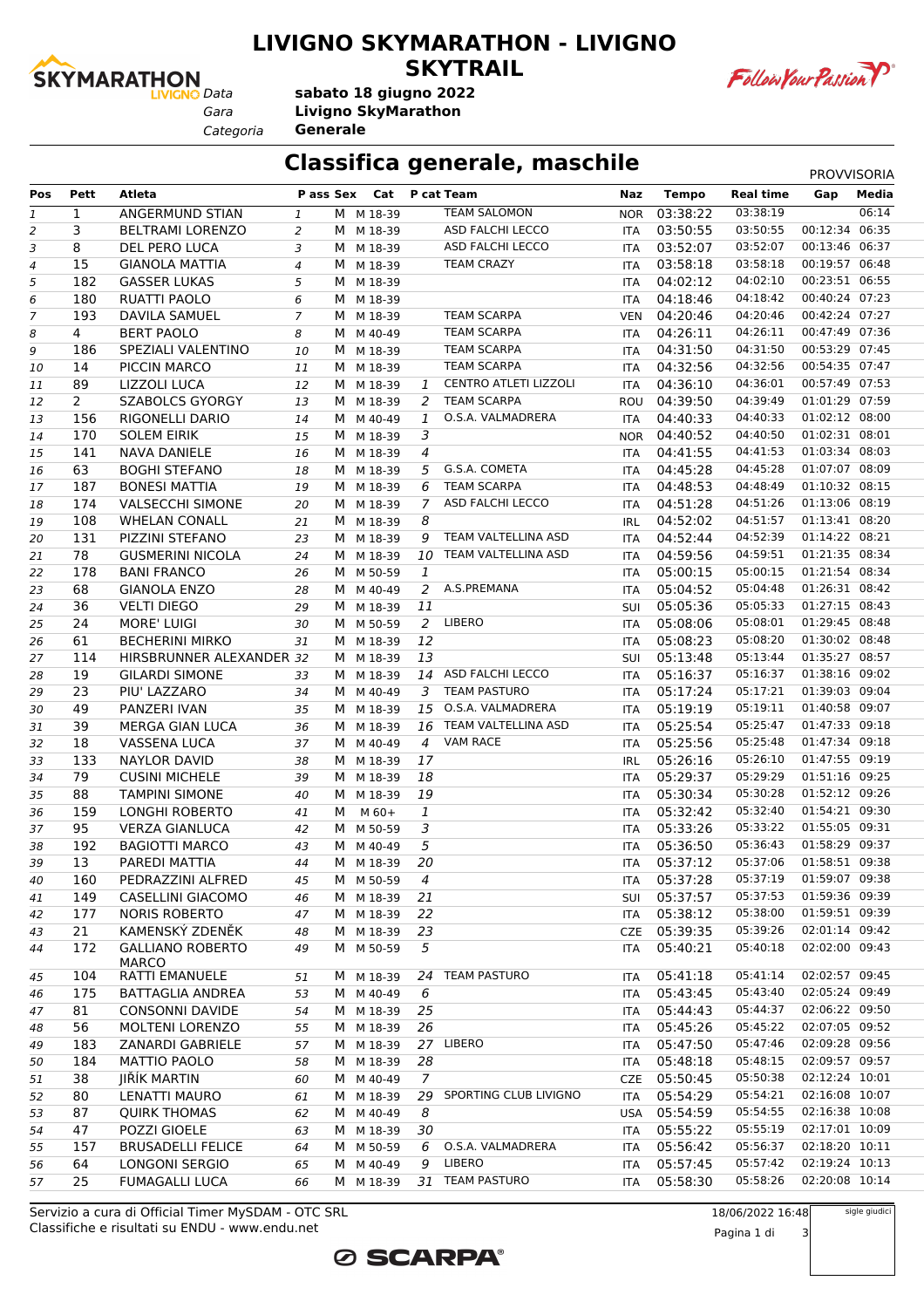## **Classifica generale, maschile** PROVISORIA

|     |      |                                       |     |   |                         |                |                              |            |              |                                          | <b>FRUVVIJUNIA</b>               |       |
|-----|------|---------------------------------------|-----|---|-------------------------|----------------|------------------------------|------------|--------------|------------------------------------------|----------------------------------|-------|
| Pos | Pett | Atleta                                |     |   | Pass Sex Cat P cat Team |                |                              | Naz        | Tempo        | <b>Real time</b>                         | Gap                              | Media |
| 58  | 179  | BORTOLOTTI ALESSANDRO 67              |     |   | M M 40-49               | 10             |                              | <b>ITA</b> | 06:02:03     | 06:01:57                                 | 02:23:42 10:20                   |       |
| 59  | 77   | <b>ERIC WYSS</b>                      | 68  |   | M M 50-59               | $\overline{7}$ |                              | SUI        | 06:06:08     | 06:06:01                                 | 02:27:46 10:27                   |       |
| 60  | 75   | <b>CORIZZATO MATTEO</b>               | 69  |   | M M 50-59               | 8              | LIBERO                       | <b>ITA</b> | 06:07:45     | 06:07:37                                 | 02:29:24 10:30                   |       |
| 61  | 96   | <b>QUINTARELLI MATTIA</b>             | 70  |   | M M 40-49               | 11             |                              | <b>ITA</b> | 06:08:25     | 06:08:21                                 | 02:30:03 10:31                   |       |
| 62  | 60   | PANZERI LUCA                          | 71  |   | M M 50-59               | 9              | <b>TEAM PASTURO</b>          | <b>ITA</b> | 06:08:46     | 06:08:41                                 | 02:30:25 10:32                   |       |
| 63  | 51   | REDAELLI MANUELE                      | 72  |   | M M 40-49               | 12             | O.S.A. VALMADRERA            | <b>ITA</b> | 06:12:32     | 06:12:24                                 | 02:34:11 10:38                   |       |
| 64  | 152  | <b>SCHUMANN DAMIEN</b>                | 73  |   | M M 40-49               | 13             |                              | <b>RSA</b> | 06:13:25     | 06:13:22                                 | 02:35:04 10:40                   |       |
| 65  | 26   | <b>GENNARI MATTEO</b>                 | 74  |   | M M 40-49               | 14             |                              | <b>ITA</b> | 06:14:50     | 06:14:50                                 | 02:36:29 10:42                   |       |
| 66  | 113  | <b>MULLANY CONOR</b>                  | 75  |   | M M 18-39               | 32             |                              | IRL        | 06:16:50     | 06:16:44                                 | 02:38:29 10:45                   |       |
| 67  | 48   | MOLTENI DANIELE                       | 76  |   | M M 18-39               | 33             |                              | ITA        | 06:20:22     | 06:20:13                                 | 02:42:01 10:52                   |       |
| 68  | 72   | POBORIL ONDREJ                        | 77  |   | M M 18-39               | 34             |                              | <b>CZE</b> | 06:21:12     | 06:21:09                                 | 02:42:51 10:53                   |       |
| 69  | 138  | NODARI NICOLA                         | 78  |   | M M 18-39               | 35             |                              | ITA        | 06:22:08     | 06:21:58                                 | 02:43:47 10:55                   |       |
| 70  | 66   | PORTINARI DAMIANO                     | 79  |   | M M 18-39               | 36             |                              | ITA        | 06:22:13     | 06:22:11                                 | 02:43:52 10:55                   |       |
| 71  | 67   | MAMBRETTI EMANUELE                    | 80  |   | M M 50-59               | 10             |                              | ITA        | 06:22:47     | 06:22:39                                 | 02:44:26 10:56                   |       |
|     |      | <b>MICHELE</b>                        |     |   |                         |                |                              |            |              |                                          |                                  |       |
| 72  | 155  | GAGGERO ALESSIO                       | 81  |   | M M 18-39               | 37             |                              | <b>ITA</b> | 06:23:14     | 06:23:12                                 | 02:44:53 10:56                   |       |
| 73  | 158  | D'IZZIA EMANUELE                      | 82  |   | M M 18-39               | 38             |                              | <b>ITA</b> | 06:23:33     | 06:23:31                                 | 02:45:12 10:57                   |       |
| 74  | 97   | VAN WOENSEL THOMAS                    | 83  |   | M M 18-39               | 39             |                              | <b>BEL</b> | 06:25:40     | 06:25:36                                 | 02:47:19 11:01                   |       |
| 75  | 130  | <b>IOBIZZI RICCARDO</b>               | 84  |   | M M 40-49               | 15             | <b>CENTRO ATLETI LIZZOLI</b> | <b>ITA</b> | 06:27:22     | 06:27:15                                 | 02:49:01 11:04                   |       |
| 76  | 143  | SARAO MANNELLI STEFANO 85             |     |   | M M 18-39               | 40             |                              | ITA        | 06:29:22     | 06:29:09                                 | 02:51:01 11:07                   |       |
| 77  | 154  | ROCCA MARCO                           | 86  |   | M M 18-39               | 41             |                              | ITA        | 06:30:34     | 06:30:28                                 | 02:52:13 11:09                   |       |
| 78  | 148  | POETINI GIULIANO                      | 87  |   | M M 40-49               | 16             |                              | <b>ITA</b> | 06:30:42     | 06:30:31                                 | 02:52:21 11:09                   |       |
| 79  | 164  | PLAMONDON MATHIEU                     | 88  |   | M M 40-49               | 17             |                              | CAN        | 06:31:02     | 06:30:58                                 | 02:52:41 11:10                   |       |
| 80  | 110  | <b>FAZZINI MARCO</b>                  | 89  |   | M M 18-39               | 42             |                              | ITA        | 06:34:27     | 06:34:18                                 | 02:56:06 11:16                   |       |
| 81  | 126  | <b>BONGIOLATTI RICCARDO</b>           | 90  |   | M M 18-39               | 43             |                              | <b>ITA</b> | 06:34:58     | 06:34:51                                 | 02:56:37 11:17                   |       |
| 82  | 190  | <b>MAFFEIS IVAN</b>                   | 91  |   | M M 50-59               | 11             |                              | ITA        | 06:37:32     | 06:37:20                                 | 02:59:11 11:21                   |       |
| 83  | 57   | <b>BERETTA PAOLO</b>                  | 92  |   | M M 50-59               | 12             |                              | ITA        | 06:38:37     | 06:38:26                                 | 03:00:16 11:23                   |       |
| 84  | 173  | MORELLI DANIELE                       | 93  | M | $M$ 60+                 | $\overline{2}$ | LIBERO                       | <b>ITA</b> | 06:39:25     | 06:39:13                                 | 03:01:04 11:24                   |       |
| 85  | 129  | <b>HEDOUIN TIM</b>                    | 94  |   | M M 18-39               | 44             |                              | <b>FRA</b> | 06:39:53     | 06:39:47                                 | 03:01:32 11:25                   |       |
| 86  | 107  | <b>FATONE RICCARDO</b>                | 95  | м | M 18-39                 | 45             |                              | ITA        | 06:41:46     | 06:41:37                                 | 03:03:25 11:28                   |       |
| 87  | 118  | TRINCA GAROTIN SIMONE                 | 96  |   | M M 40-49               | 18             |                              | <b>ITA</b> | 06:43:35     | 06:43:27                                 | 03:05:14 11:31                   |       |
| 88  | 124  | MINCHILLO MARCO                       | 97  |   | M M 50-59               | 13             |                              | ITA        | 06:47:29     | 06:47:24                                 | 03:09:08 11:38                   |       |
| 89  | 169  | FRIGERIO JOHN MARIO                   | 98  |   | M M 40-49               | 19             |                              | ITA        | 06:47:43     | 06:47:32                                 | 03:09:21 11:38                   |       |
| 90  | 94   | COLLAVO DAVIDE                        | 99  |   | M M 18-39               | 46             |                              | <b>ITA</b> | 06:49:19     | 06:49:10                                 | 03:10:58 11:41                   |       |
| 91  | 151  | POLATO MATTEO                         | 100 |   | M M 40-49               | 20             |                              | ITA        | 06:53:31     | 06:53:25                                 | 03:15:10 11:48                   |       |
| 92  | 105  | <b>FAZZINI MIRKO</b>                  | 101 |   | M M 18-39               | 47             |                              | ITA        | 06:54:23     | 06:54:14                                 | 03:16:02 11:50                   |       |
| 93  | 132  | <b>MARCHETTI EZIO</b>                 | 102 |   | M M 18-39               | 48             |                              | ITA        | 06:55:21     | 06:55:15                                 | 03:17:00 11:52                   |       |
| 94  | 162  | <b>CHASE MARK</b>                     | 103 |   | M M 18-39               | 49             |                              | GBR        | 06:56:39     | 06:56:34                                 | 03:18:18 11:54                   |       |
| 95  | 74   | <b>BACHELET VITTORIO</b>              | 104 |   | M M 18-39               | 50             |                              | <b>ITA</b> | 06:57:13     | 06:57:00                                 | 03:18:52 11:55                   |       |
| 96  |      | 120 SELVINI FABIO<br>105 M M 50-59 14 |     |   |                         |                |                              |            |              | ITA  06:58:34  06:58:31  03:20:13  11:57 |                                  |       |
| 97  | 136  | PEDRANA ENRICO                        | 106 |   | M M 40-49               | 21             |                              | ITA        | 06:59:16     | 06:59:06                                 | 03:20:55 11:58                   |       |
| 98  | 167  | <b>FABBRI MATTEO</b>                  | 107 |   | M M 40-49               | 22             |                              | ITA        | 06:59:25     | 06:59:14                                 | 03:21:04 11:58                   |       |
| 99  | 73   | ANDREOTTI MASSIMO                     | 109 |   | M M 50-59               | 15             |                              | ITA        | 07:01:02     | 07:00:58                                 | 03:22:41 12:01                   |       |
| 100 | 168  | CANDIDO LUCA                          | 110 |   | M M 40-49               | 23             |                              | ITA        | 07:02:31     | 07:02:21                                 | 03:24:10 12:04                   |       |
| 101 | 92   | DE RAEYMAEKER MAXIME                  | 111 |   | M M 18-39               | 51             |                              | <b>BEL</b> | 07:02:55     | 07:02:50                                 | 03:24:34 12:04                   |       |
| 102 | 55   | <b>PISCHEK PAVEL</b>                  | 112 |   | M M 18-39               | 52             |                              |            | CZE 07:03:16 | 07:03:02                                 | 03:24:54 12:05                   |       |
| 103 | 165  | DELIJA GJERGJ                         | 113 |   | M M 18-39               | 53             |                              | ITA        | 07:06:16     | 07:06:09                                 | 03:27:54 12:10                   |       |
| 104 | 33   | MIKLOS RADOSLAV                       | 114 |   | M M 18-39               | 54             |                              | <b>SVK</b> | 07:06:54     | 07:06:45                                 | 03:28:33 12:11                   |       |
| 105 | 135  | NILL MATTEO                           | 115 |   | M M 40-49               | 24             |                              | ITA        | 07:07:19     | 07:07:06                                 | 03:28:57 12:12                   |       |
| 106 | 144  | <b>CECINI MATTEO</b>                  | 116 |   | M M 18-39               | 55             |                              | ITA        | 07:13:42     | 07:13:33                                 | 03:35:21 12:23                   |       |
| 107 | 86   | LOPEZ PAREDES ALVARO                  | 117 |   | M M 18-39               | 56             |                              | ESP        | 07:14:05     | 07:13:57                                 | 03:35:44 12:24                   |       |
| 108 | 50   | PEREGO MATTIA                         | 118 |   | M M 18-39               |                | 57 O.S.A. VALMADRERA         | ITA        | 07:14:40     | 07:14:32                                 | 03:36:18 12:25                   |       |
| 109 | 53   | <b>CUSINI DAVIDE</b>                  | 119 |   | M M 18-39               | 58             |                              | ITA        | 07:14:51     | 07:14:43                                 | 03:36:30 12:25                   |       |
| 110 | 70   | <b>BERETTA EMANUELE</b>               | 120 |   | M M 50-59               | 16             |                              | ITA        | 07:15:46     | 07:15:35                                 | 03:37:25 12:27                   |       |
| 111 | 12   | <b>TOMANEK RADEK</b>                  | 121 |   | M M 40-49               | 25             |                              |            | CZE 07:17:31 | 07:17:21                                 | 03:39:10 12:30                   |       |
| 112 | 163  | <b>NORBURY JAMES</b>                  | 122 |   | M M 18-39               | 59             |                              |            | GBR 07:18:30 | 07:18:25                                 | 03:40:09 12:31                   |       |
| 113 | 83   | FORCELLA STEFANO                      | 123 |   | M M 50-59               |                | 17 LIBERO                    | ITA        | 07:18:55     | 07:18:45                                 | 03:40:34 12:32                   |       |
| 114 | 106  | <b>VENZI ROMOLO</b>                   | 124 |   | M M 40-49               | 26             | TEAM VALTELLINA ASD          | ITA        | 07:19:51     | 07:19:43                                 | 03:41:30 12:34                   |       |
| 115 | 98   | RIPAMONTI NICOLÒ                      | 125 |   | M M 18-39               | 60             |                              | ITA        | 07:20:03     | 07:19:55                                 | 03:41:42 12:34                   |       |
| 116 | 65   | DE ZAIACOMO MAURIZIO                  | 126 |   | M M 18-39               | 61             |                              | ITA        | 07:25:21     | 07:25:12                                 | 03:47:00 12:43                   |       |
| 117 | 150  | <b>TRIPPINI TOBIA</b>                 | 127 |   | M M 18-39               | 62             |                              | ITA        | 07:33:24     | 07:33:19                                 | 03:55:02 12:57                   |       |
| 118 | 117  | <b>BARBIERI MATTEO</b>                | 128 |   | M M 50-59               | 18             |                              | ITA        | 07:36:55     | 07:36:53                                 | 03:58:34 13:03<br>04:04:34 13:13 |       |
| 119 | 128  | ROTA STEFANO                          | 129 |   | M M 50-59               | 19             |                              | ITA        | 07:42:55     | 07:42:45                                 | 04:09:24 13:21                   |       |
| 120 | 142  | <b>BUCIOL ALESSANDRO</b>              | 130 |   | M M 18-39               | 63             |                              | ITA        | 07:47:45     | 07:47:32                                 |                                  |       |
| 121 | 69   | <b>FRIGERIO MARCO</b>                 | 131 |   | M M 18-39               | 64             |                              | ITA        | 07:48:05     | 07:47:52                                 | 04:09:44 13:22                   |       |

**ØSCARPA®** 

Classifiche e risultati su ENDU - www.endu.net Servizio a cura di Official Timer MySDAM - OTC SRL 18/06/2022 16:48

sigle giudici

Pagina 2 di 3